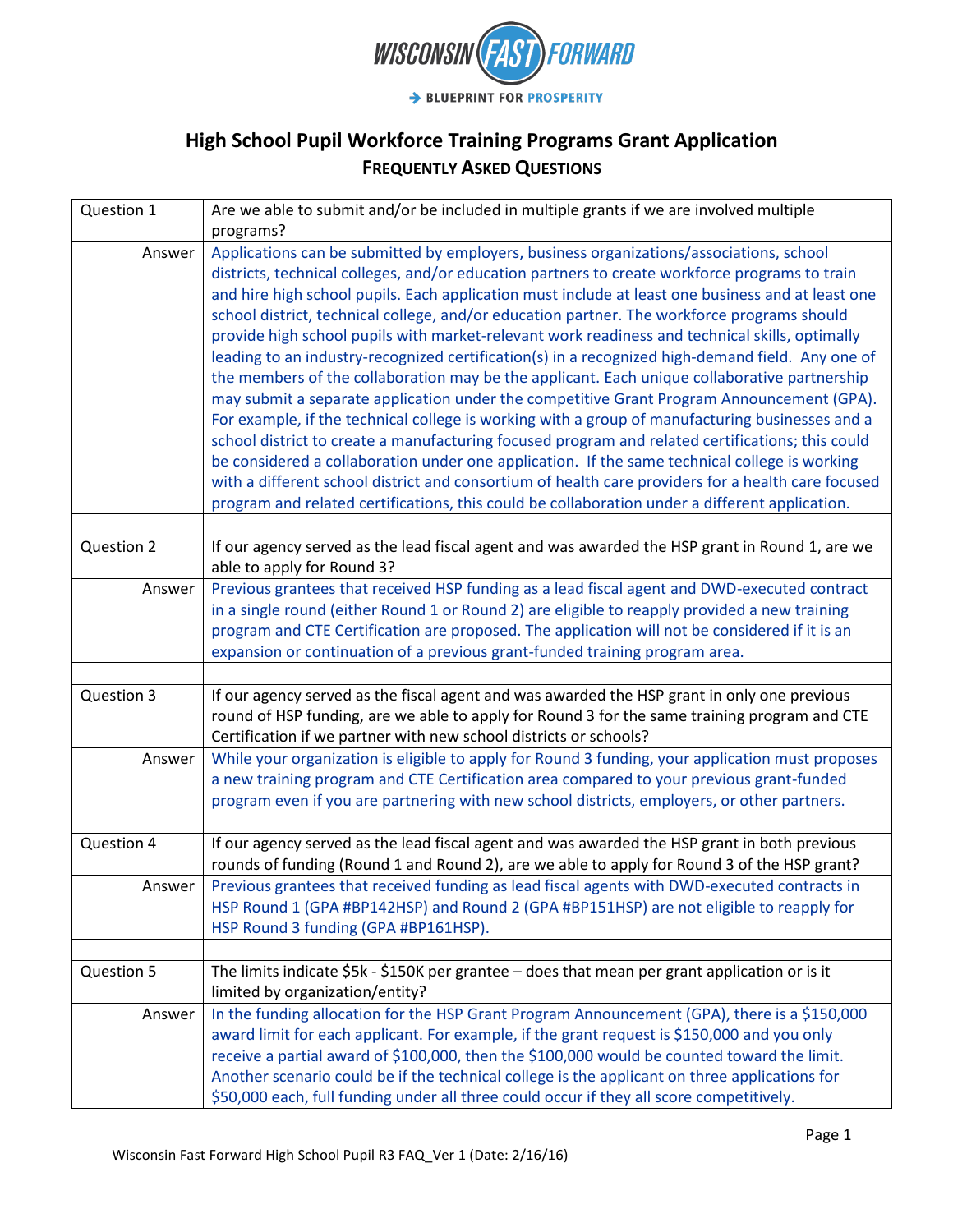

|            | The maximum amount each application can request is \$150,000 and must include a \$.50 cash or<br>in-kind match on each \$1 of HSP grant funds requested. Nothing prevents employers, business<br>organizations, school districts, technical colleges, or education partners from being part of                                                                                                                                                                                                                                                                                                                                                                                                                             |
|------------|----------------------------------------------------------------------------------------------------------------------------------------------------------------------------------------------------------------------------------------------------------------------------------------------------------------------------------------------------------------------------------------------------------------------------------------------------------------------------------------------------------------------------------------------------------------------------------------------------------------------------------------------------------------------------------------------------------------------------|
|            | multiple applications that in total exceed \$150,000, provided that no applicant is awarded more<br>than \$150,000.                                                                                                                                                                                                                                                                                                                                                                                                                                                                                                                                                                                                        |
|            |                                                                                                                                                                                                                                                                                                                                                                                                                                                                                                                                                                                                                                                                                                                            |
| Question 6 | What qualifies as a "match"?                                                                                                                                                                                                                                                                                                                                                                                                                                                                                                                                                                                                                                                                                               |
| Answer     | Match includes both in-kind services and cash that support/fund the project's youth training<br>program and activities such as services, staff time, or supplies that are necessary to operate the<br>program but are not paid with the WFF HSP grant funds. Examples include: student wages,<br>mentor time and training, instruction, facilities, supplies and materials, and program<br>administration costs. Costs must be verifiable and documentation maintained about how the<br>value of in-kind match was determined.                                                                                                                                                                                             |
| Question 7 | What is an industry-recognized certification?                                                                                                                                                                                                                                                                                                                                                                                                                                                                                                                                                                                                                                                                              |
| Answer     | The workforce training program must provide high school pupils with market-relevant work<br>readiness and technical skills, leading to an industry-recognized certification(s) in a high-demand<br>field per the Career and Technical Education (CTE) Incentive Grant Certifications List. Projects<br>must select from the approved 2016 Certifications List only, which is posted in the HSP website<br>at http://wisconsinfastforward.com/prosperity/pupil/.<br>*Industry-recognized certifications tend to have two or more of the following attributes:<br>The certifying organization is nationally recognized within the industry sector;<br>The certifying agency may be a State of Wisconsin agency;<br>$\bullet$ |
|            | The certification is endorsed by multiple companies within the industry sector;<br>$\bullet$<br>The certification makes the holder more "desirable" or "hirable" by companies within<br>$\bullet$<br>the industry sector;<br>The certification requirements, training, and skill assessments are reviewed, validated,<br>$\bullet$<br>and/or endorsed by industry sector representatives;<br>The certification may provide entrance into further education and training if desired by<br>$\bullet$<br>the certification holder.                                                                                                                                                                                            |
|            | *Examples of industry-recognized certifications from the CTE Certifications List for 2016<br>include, but are not limited to:<br>Youth Apprenticeship Certificates (as noted on list)<br>National Institute for Metalworking Skills (NIMS)-Machining Level 1<br>$\bullet$<br>Manufacturing Skills Standards Council (MSSC) - Safety Module<br>$\bullet$<br><b>Assistant Child Care Teacher (ACCT)</b><br>$\bullet$<br><b>Certified Nursing Assistant (CNA)</b><br>$\bullet$<br>Wisconsin Technical College State Approved Embedded Technical Diploma<br>$\bullet$<br>CompTIA - A+, CompTIA - Strata, or CompTIA - Cloud Essentials<br>Co-op Skill Standards Certificates in Construction, Marketing, Food Service, etc.    |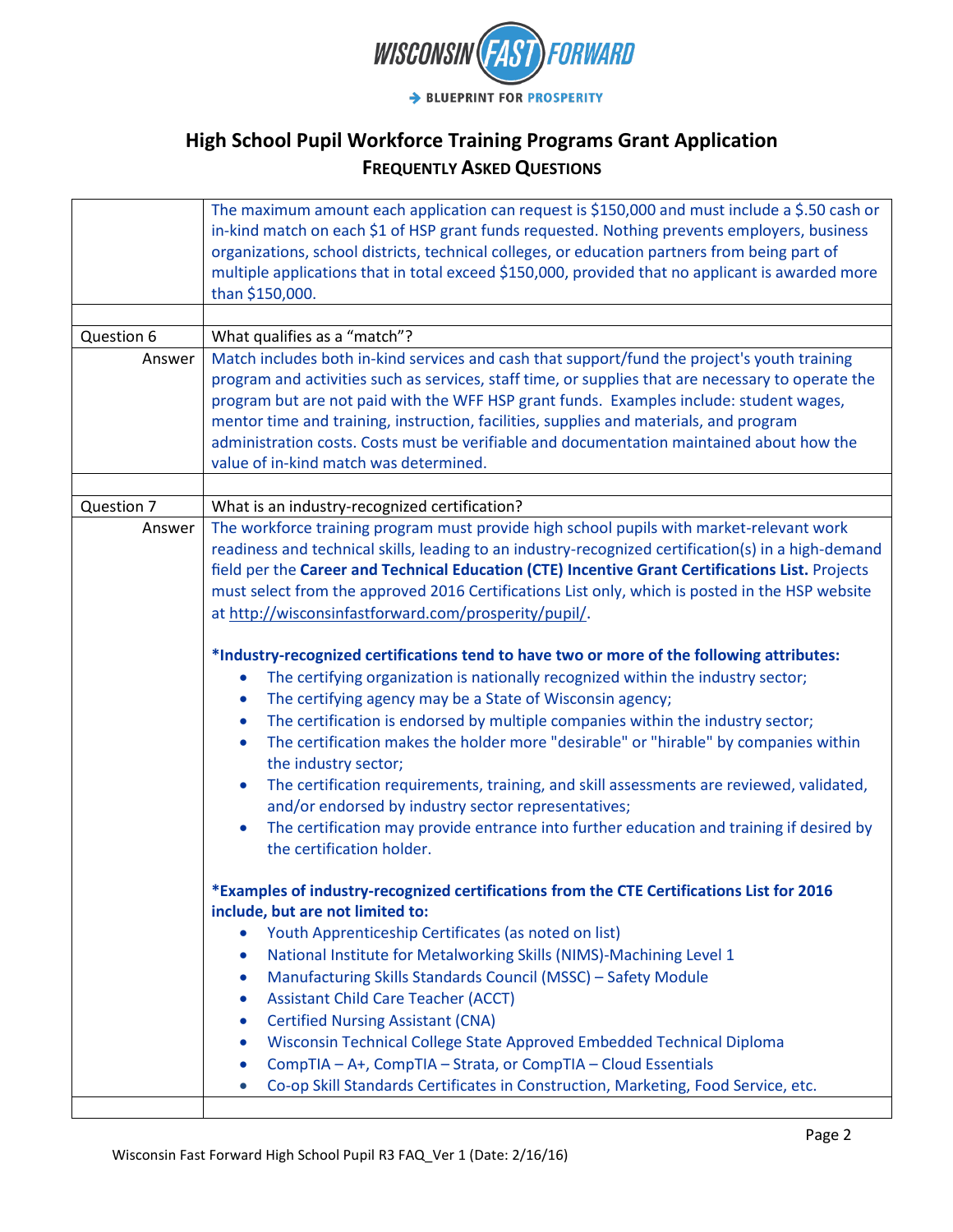

| Question 8  | May the training program involve a "locally-approved" certificate program developed by a                                            |
|-------------|-------------------------------------------------------------------------------------------------------------------------------------|
|             | technical college that is not a Wisconsin Technical College System (WTCS) "State-Approved"                                          |
|             | Career Pathway Certificate (CPC) or "State-Approved" Embedded Technical Diploma (ETD)?                                              |
| Answer      | No. Only existing WTCS "State-Approved" Career Pathway Certificates (CPCs) or "State-                                               |
|             | Approved" Embedded Technical Diplomas (ETDs) accessible by high school students are eligible                                        |
|             | for the HSP Grant Program. Applicants that select an eligible WTCS program must include the                                         |
|             | course number assigned for the CPC or ETD that can be verified with the WTCS.                                                       |
|             |                                                                                                                                     |
| Question 9  | Will a Youth Apprenticeship student's certificate of occupational proficiency be sufficient to                                      |
|             | meet the industry recognized certification requirement?                                                                             |
| Answer      | Yes.                                                                                                                                |
|             |                                                                                                                                     |
| Question 10 | May projects include other types of certificates or courses that are not on the CTE Incentive<br>Grant Certifications List for 2016 |
| Answer      | Projects must first provide at least one training program that enables participants to earn a                                       |
|             | certificate from the CTE Incentive Grant Certifications List for 2016. Once this requirement is                                     |
|             | met, projects may include other certificates or courses that support the CTE certificate or                                         |
|             | training program area, such as OSHA 10, CPR, First Aid, etc.                                                                        |
|             |                                                                                                                                     |
| Question 11 | What constitutes capital equipment?                                                                                                 |
| Answer      | Capital equipment is defined as any one item that costs more than \$5,000 and has an expected                                       |
|             | life greater than one year. HSP grant funds may not be used for the purchase of capital                                             |
|             | equipment. However, as per the HSP Budget Guidelines (page 5), and "Section 4.2: Budget                                             |
|             | Narrative" of the HSP Grant Application under line item (e.)"Consultant/Contractual", you may                                       |
|             | use grant and/or matching funds for an equipment "operating lease" needed for a training                                            |
|             | program. In some cases, this cost may need to be prorated to the actual amount of time the                                          |
|             | equipment is used by students in the training program. Note that a "capital lease" is not an                                        |
|             | allowable grant expense, which is a lease-to-own contract. A "capital lease" may be an allowable                                    |
|             | match as long as it is prorated to the amount of time students are using the equipment for the                                      |
|             | duration of the training program. If purchased for the training program by the applicant (or a                                      |
|             | partnering agency), this would be reflected as a match in line item (d). "Supplies and Materials"                                   |
|             | in "Section 4.2: Budget Narrative" of the application. Again, the total cost may need to be                                         |
|             | prorated for the amount of time the students are actually using the equipment during the                                            |
|             | training program.                                                                                                                   |
|             | Also note that HSP grant funds shall not be used to purchase, or applied towards, a portion of a                                    |
|             | capital equipment expense (e.g., \$2,000 of grant funds towards a \$6,000 equipment purchase).                                      |
|             | Furthermore, partial and/or incremental purchases submitted for individual reimbursement by a                                       |
|             | grantee that are under \$5,000 each and result in, or total, a capital equipment purchase (over                                     |
|             | \$5,000) collectively will be denied.                                                                                               |
|             |                                                                                                                                     |
| Question 12 | Can a gift in kind be a piece of equipment from a company that costs more than \$5,000?                                             |
| Answer      | As stated in Question 12, capital equipment is defined as any one item that costs more than                                         |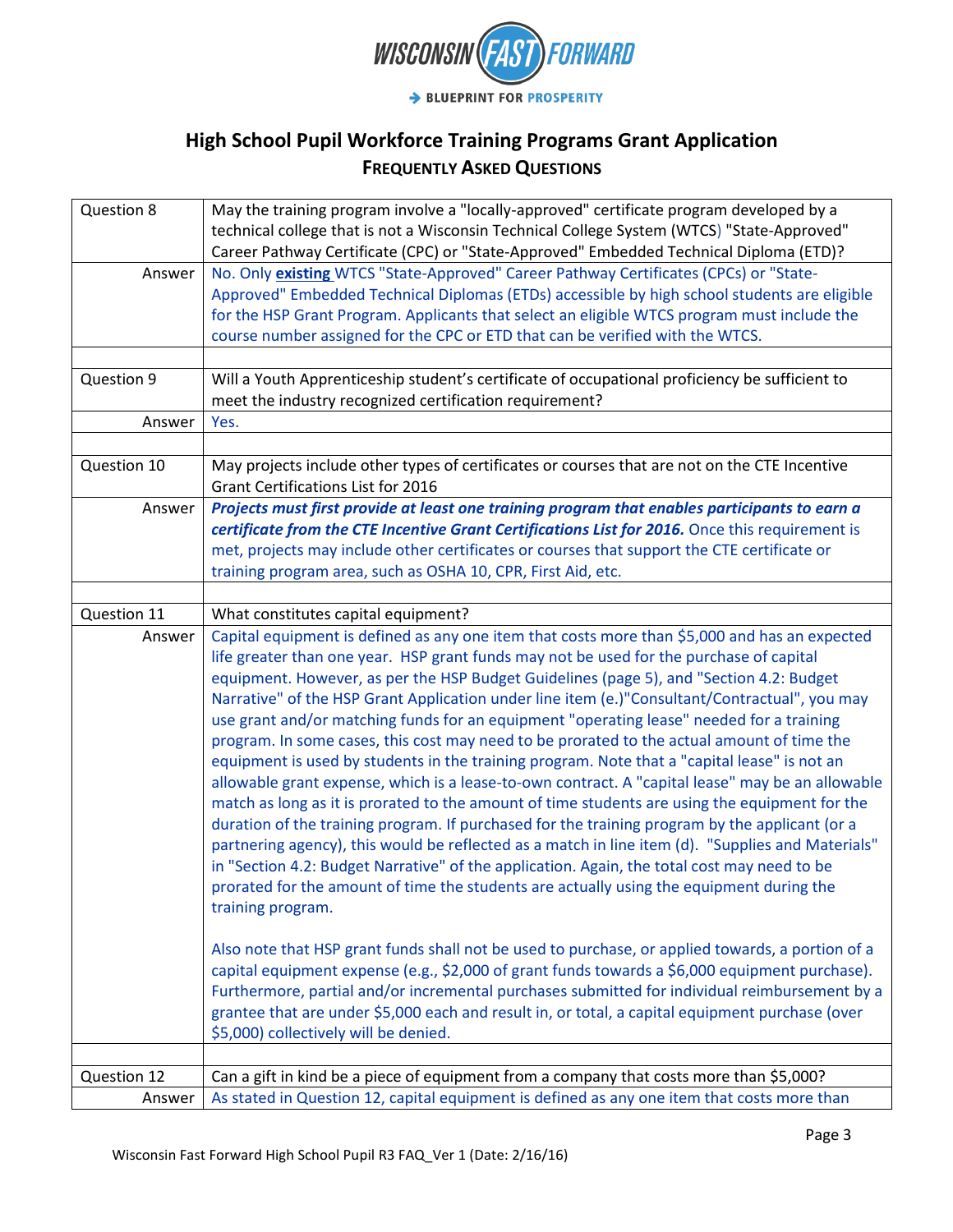

|             | \$5,000 and has an expected life greater than one year. The total purchase cost would not be<br>eligible as a match, but you could prorate the cost of the capital equipment to the actual          |
|-------------|-----------------------------------------------------------------------------------------------------------------------------------------------------------------------------------------------------|
|             | amount of time the students are training on it for the duration of the training time specified. If                                                                                                  |
|             | gifted or donated to the training program, this would be reflected as a match in line item (d).                                                                                                     |
|             | "Supplies and Materials" in "Section 4.2: Budget Narrative" of the application.                                                                                                                     |
|             |                                                                                                                                                                                                     |
| Question 13 | Are Workforce Development Boards and technical colleges considered eligible legal entities for<br>applications?                                                                                     |
| Answer      | Yes.                                                                                                                                                                                                |
|             |                                                                                                                                                                                                     |
| Question 14 | Are pupils required to be in paid employment during the training program period?                                                                                                                    |
| Answer      | Pupils are not required to be in paid employment while they are participating in the                                                                                                                |
|             | "instructional" component of the training program (e.g., during the school year while being                                                                                                         |
|             | trained in the CTE certificate program area and before they earn their certificate). However, the                                                                                                   |
|             | training program must include a commitment of an employment opportunity by employer                                                                                                                 |
|             | partners upon completion of the training program and high school (which is referred to as a                                                                                                         |
|             | "post-program employment opportunity").                                                                                                                                                             |
|             |                                                                                                                                                                                                     |
| Question 15 | Who may serve as the fiscal agent?                                                                                                                                                                  |
| Answer      | For purposes of the HSP Grant, the applicant will also serve as the fiscal agent.                                                                                                                   |
|             |                                                                                                                                                                                                     |
| Question 16 | What is the difference between the 80% planned placement goal and 85% post-project<br>employment rate?                                                                                              |
| Answer      | Each successful grant application must include a projection of the number of students who will<br>participate in and complete the training as well as written commitment from participating         |
|             | businesses (e.g., "planned placement"). One of the program goals is to achieve a job placement<br>rate of 85% of all students who will complete the training (e.g., "post-program placement rate"). |
|             | Job placement outcomes may be either full time or part time paid employment after program                                                                                                           |
|             | completion. Successful grant applications will include a detailed plan that describes how the job                                                                                                   |
|             | placement projection will be achieved and supported by letters of commitment from employers.                                                                                                        |
|             | The 80% "planned placement" goal is the number of placements that employers anticipate they                                                                                                         |
|             | can commit to at the time the grant application is submitted (pre-project) as evidenced by                                                                                                          |
|             | letters of commitment. Commitments may include known openings, intent to interview,                                                                                                                 |
|             | projected employment vacancies, and/or hiring of qualified applicants. This number should                                                                                                           |
|             | equate to at least 80% of the students trained in the project. For example, if your project                                                                                                         |
|             | proposes to train 30 students, then the application must include planned placement                                                                                                                  |
|             | commitments from businesses for 24 or more (e.g., 30 x .8 = 24 pupils)                                                                                                                              |
|             | Applicants should then aspire to achieve a goal of actually placing at least 85% of the pre-project                                                                                                 |
|             | planned placements after program completion ("post-project placement rate"). So, in the                                                                                                             |
|             | example above, the goal would be 85% of the 24 pupils (20 or more) placed in employment                                                                                                             |
|             | within 90 days of the end of the project period (e.g., $24 \times .85 = 20$ pupils).                                                                                                                |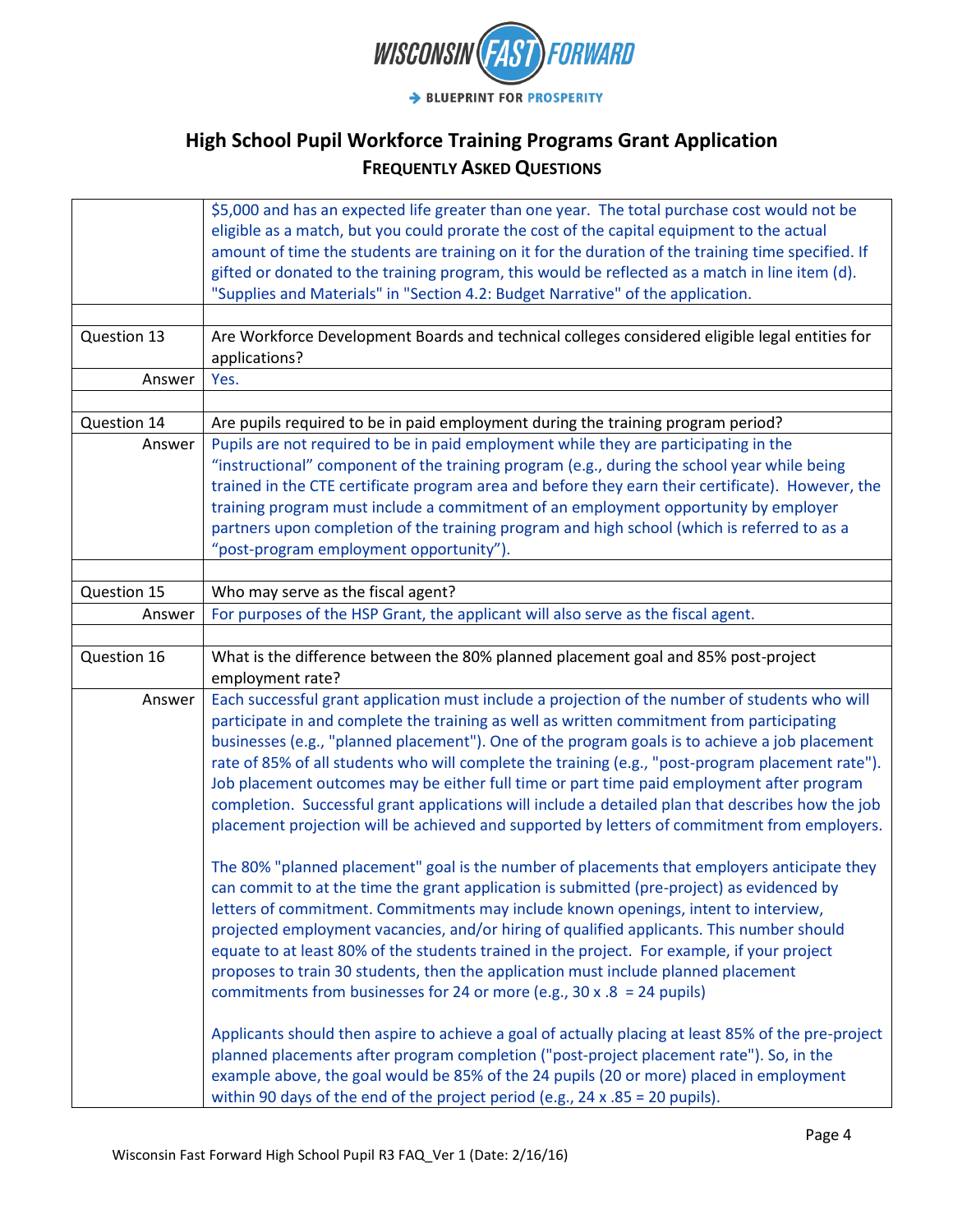

| Question 17 | In terms of students, who is eligible to participate in the training program?                                                                                                                                                                                                                                                                                                                                                                                                                                                                                                                                                                                                                                                                                                                                                                                                                                                                                                                                                                                                                                                                                                                                                                                                                                                                                                   |
|-------------|---------------------------------------------------------------------------------------------------------------------------------------------------------------------------------------------------------------------------------------------------------------------------------------------------------------------------------------------------------------------------------------------------------------------------------------------------------------------------------------------------------------------------------------------------------------------------------------------------------------------------------------------------------------------------------------------------------------------------------------------------------------------------------------------------------------------------------------------------------------------------------------------------------------------------------------------------------------------------------------------------------------------------------------------------------------------------------------------------------------------------------------------------------------------------------------------------------------------------------------------------------------------------------------------------------------------------------------------------------------------------------|
| Answer      | Eligibility for participation in the HSP Workforce Training Grant Program is restricted to seniors<br>who are enrolled in a Wisconsin high school. For purposes of this GPA, seniors are those pupils<br>who are on track to graduate or earn a high school diploma by June 30, 2017. A pupil who does<br>not meet these criteria is considered ineligible to participate in HSP training programs.                                                                                                                                                                                                                                                                                                                                                                                                                                                                                                                                                                                                                                                                                                                                                                                                                                                                                                                                                                             |
|             |                                                                                                                                                                                                                                                                                                                                                                                                                                                                                                                                                                                                                                                                                                                                                                                                                                                                                                                                                                                                                                                                                                                                                                                                                                                                                                                                                                                 |
| Question 18 | May pupils from private schools, or who are homeschooled, able to participate in the program?                                                                                                                                                                                                                                                                                                                                                                                                                                                                                                                                                                                                                                                                                                                                                                                                                                                                                                                                                                                                                                                                                                                                                                                                                                                                                   |
| Answer      | Yes.                                                                                                                                                                                                                                                                                                                                                                                                                                                                                                                                                                                                                                                                                                                                                                                                                                                                                                                                                                                                                                                                                                                                                                                                                                                                                                                                                                            |
|             |                                                                                                                                                                                                                                                                                                                                                                                                                                                                                                                                                                                                                                                                                                                                                                                                                                                                                                                                                                                                                                                                                                                                                                                                                                                                                                                                                                                 |
| Question 19 | What is planned placement commitment, and what may qualify as a post-program employment<br>opportunity?                                                                                                                                                                                                                                                                                                                                                                                                                                                                                                                                                                                                                                                                                                                                                                                                                                                                                                                                                                                                                                                                                                                                                                                                                                                                         |
| Answer      | Each successful grant application will include letters of commitment from participating<br>businesses/employers that specify a placement commitment for a post-program employment<br>opportunity. By making a placement commitment, the participating business is committing to<br>considering a successful completer of the training program (from their training partnership only)<br>for a post-program employment opportunity. Commitments for employment opportunities are<br>based on current conditions and/or future projections and include known openings, intent to<br>interview, projected employment vacancies, and/or hiring of qualified applicants. Below are<br>examples of post-program employment opportunities:<br>$\checkmark$ Opportunity to apply for position, but not be selected for interview based on<br>qualifications<br>Opportunity to apply for position and be selected for an interview based on<br>qualifications<br>$\checkmark$ Opportunity to apply for position, be selected for an interview, but not be offered a<br>position based on qualifications<br>Opportunity to apply for a position, be selected for an interview, and be offered a<br>position<br>Opportunity to interview for potential opening/position<br>Note that employment offer must be full- or part-time paid employment, and cannot be unpaid<br>work experience. |
| Question 20 | How long must employment for successful completers be maintained after graduation for post-<br>program employment opportunities?                                                                                                                                                                                                                                                                                                                                                                                                                                                                                                                                                                                                                                                                                                                                                                                                                                                                                                                                                                                                                                                                                                                                                                                                                                                |
| Answer      | The department does not have mandatory timeframe for post-program employment.                                                                                                                                                                                                                                                                                                                                                                                                                                                                                                                                                                                                                                                                                                                                                                                                                                                                                                                                                                                                                                                                                                                                                                                                                                                                                                   |
|             |                                                                                                                                                                                                                                                                                                                                                                                                                                                                                                                                                                                                                                                                                                                                                                                                                                                                                                                                                                                                                                                                                                                                                                                                                                                                                                                                                                                 |
| Question 21 | What if a pupil who successfully completes the program decides to pursue post-secondary<br>education and not continue employment? Will grantees be penalized if some pupils do not seek<br>employment and/or decide to pursue other options after completing high school?                                                                                                                                                                                                                                                                                                                                                                                                                                                                                                                                                                                                                                                                                                                                                                                                                                                                                                                                                                                                                                                                                                       |
| Answer      | Grantees will be able to report on these outcomes as part of post-program reporting<br>requirements on each participant. Grantees will not be penalized if some program completers<br>decide to pursue other options.                                                                                                                                                                                                                                                                                                                                                                                                                                                                                                                                                                                                                                                                                                                                                                                                                                                                                                                                                                                                                                                                                                                                                           |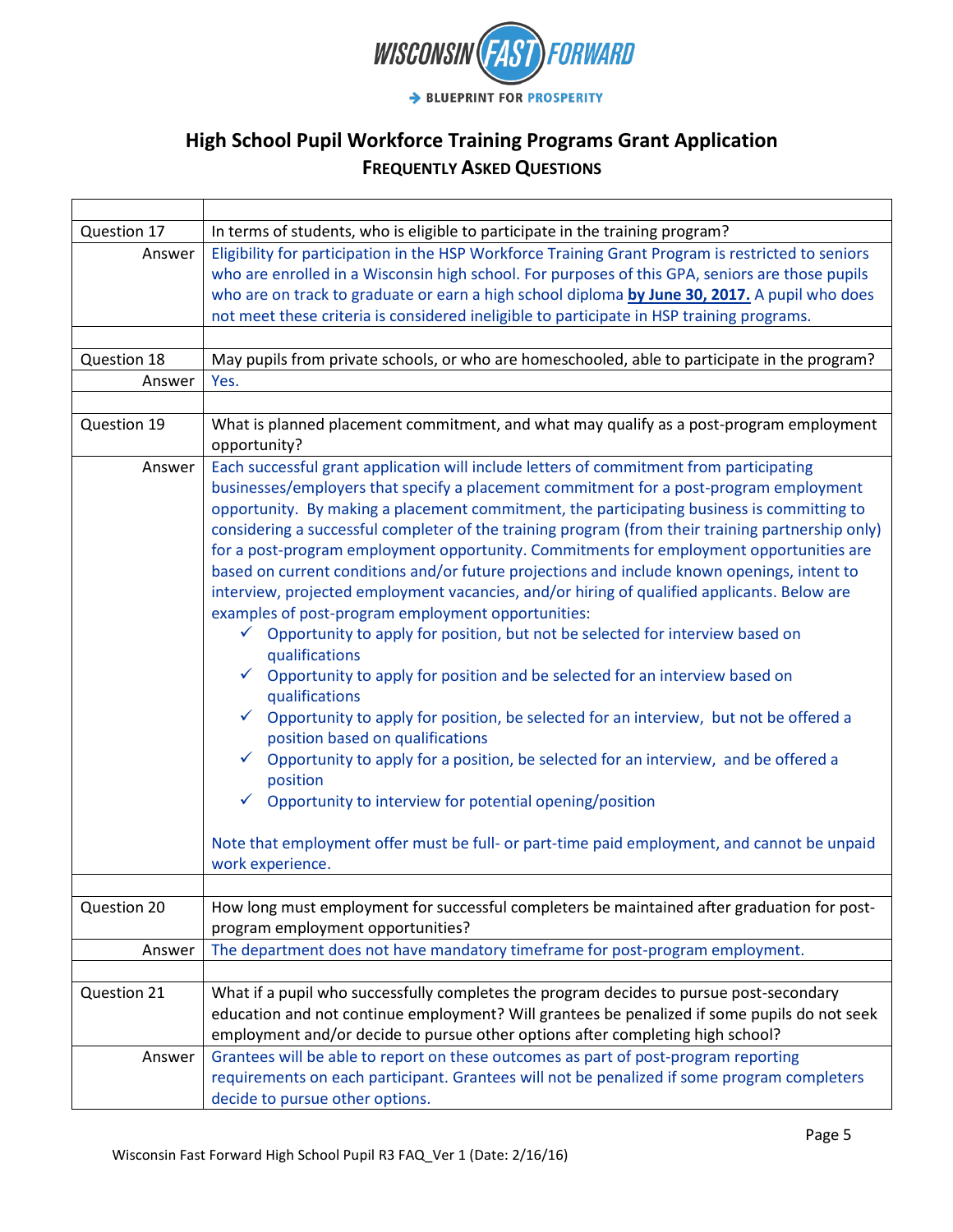

|             | As stated in Question 21, while no specific duration of time for employment is required by the<br>grant program, this information will be used by the department to conduct an overall evaluation<br>of the initiative and assess progress made on goals and outcomes. The department is aware that<br>participating students may be employed full or part-time and/or pursue other post-secondary<br>options, such as military, technical college, 4-year college/university, other training or<br>employment, and so forth. Grantees will have an opportunity to report on all of these possible<br>outcomes.                                                                                                                                                                                                                                                                                                                                                                                                                                                                                                                                                                                                                                                                                                                                                                     |
|-------------|-------------------------------------------------------------------------------------------------------------------------------------------------------------------------------------------------------------------------------------------------------------------------------------------------------------------------------------------------------------------------------------------------------------------------------------------------------------------------------------------------------------------------------------------------------------------------------------------------------------------------------------------------------------------------------------------------------------------------------------------------------------------------------------------------------------------------------------------------------------------------------------------------------------------------------------------------------------------------------------------------------------------------------------------------------------------------------------------------------------------------------------------------------------------------------------------------------------------------------------------------------------------------------------------------------------------------------------------------------------------------------------|
|             |                                                                                                                                                                                                                                                                                                                                                                                                                                                                                                                                                                                                                                                                                                                                                                                                                                                                                                                                                                                                                                                                                                                                                                                                                                                                                                                                                                                     |
| Question 22 | Can we include a local unit of government, such as a fire department, as a business partner<br>committing to post-program employment opportunities?                                                                                                                                                                                                                                                                                                                                                                                                                                                                                                                                                                                                                                                                                                                                                                                                                                                                                                                                                                                                                                                                                                                                                                                                                                 |
| Answer      | Yes.                                                                                                                                                                                                                                                                                                                                                                                                                                                                                                                                                                                                                                                                                                                                                                                                                                                                                                                                                                                                                                                                                                                                                                                                                                                                                                                                                                                |
|             |                                                                                                                                                                                                                                                                                                                                                                                                                                                                                                                                                                                                                                                                                                                                                                                                                                                                                                                                                                                                                                                                                                                                                                                                                                                                                                                                                                                     |
| Question 23 | Will work-based learning programs, such as youth apprenticeships, apply to the 85% post-<br>training program placement rate?                                                                                                                                                                                                                                                                                                                                                                                                                                                                                                                                                                                                                                                                                                                                                                                                                                                                                                                                                                                                                                                                                                                                                                                                                                                        |
| Answer      | Grantees will be required to report on post-program employment outcomes of all training<br>program participants (whether they completed or not). In this context, post program is when<br>the student completes the training program, earns the certificate(s), and completes high school.<br>The project period ends June 30. 2017, Grantees will then have 90 days (or until September 30,<br>2017) to submit final reports, provide information on post-program outcomes, and close out.<br>In the Youth Apprenticeship (YA) program, paid work-based learning is a required component<br>that the student engages in during the training program. This does not qualify as a post-program<br>employment opportunity for purposes of the HSP program. The student must have completed<br>the YA program and then be offered regular employment for this to apply as post-program<br>employment. Once the student completes and earns the Level One or Level Two YA certificate,<br>the same YA employer that provided work-based learning may choose to offer the student<br>regular employment that is no longer part of the YA program. This type of employment does<br>apply to post-program employment. The work-based learning that a student participates in to<br>complete the requirements of the YA program will not apply to post-program employment<br>opportunities. |
|             |                                                                                                                                                                                                                                                                                                                                                                                                                                                                                                                                                                                                                                                                                                                                                                                                                                                                                                                                                                                                                                                                                                                                                                                                                                                                                                                                                                                     |
| Question 24 | What if a certification is not on the CTE Incentive Grant Certifications list for 2016? Are we able<br>to request adding a new certification for Round 3 of HSP?                                                                                                                                                                                                                                                                                                                                                                                                                                                                                                                                                                                                                                                                                                                                                                                                                                                                                                                                                                                                                                                                                                                                                                                                                    |
| Answer      | Applicants are first required to implement training programs in which students are able to earn<br>at least one certificate from the CTE Incentive Grant Certifications List for 2016. If this<br>component is lacking, the application will not be considered. Certifications may be added to this<br>list through a formal application process. The deadline for the 2016 list was November 15, 2015.<br>As such, no new certificate programs may be added to the 2016 list. New certifications can be<br>added each year by request of a school district administrator or high school principal. See<br>DWD's website at http://dwd.wisconsin.gov/det/cteincentive for more information and to<br>obtain an application.                                                                                                                                                                                                                                                                                                                                                                                                                                                                                                                                                                                                                                                         |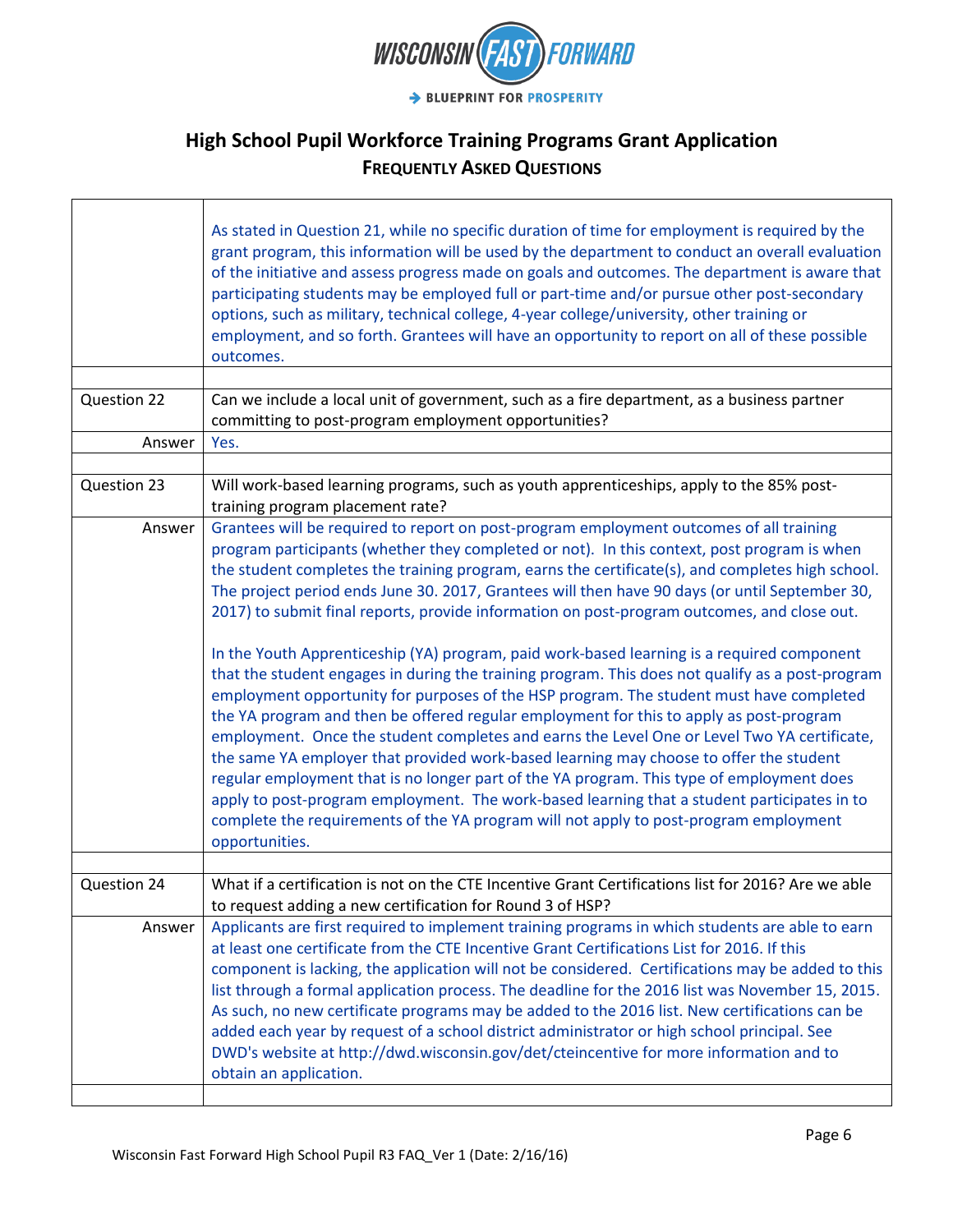

| Question 25 | Can "travel" costs for instructors include worksite visits?                                         |
|-------------|-----------------------------------------------------------------------------------------------------|
| Answer      | No. Travel costs for instructor worksite visits is not allowable as a grant expense, or as a match. |
|             | Travel is only allowable from grant funds or match if it is associated with instructors who may     |
|             | need to travel between sites to deliver instruction as part of the training program. For example,   |
|             | an instructor must travel between three different high schools to provide instruction for welding   |
|             | classes. In this case, the travel associated with the instructor is allowable as he/she must travel |
|             | to different school sites involved in the grant program to deliver instruction                      |
|             |                                                                                                     |
| Question 26 | Can grant funds be used for student travel? Would student travel be allowable as a match?           |
| Answer      | No, grant funds cannot be used for student travel, and is not an allowable match.                   |
|             |                                                                                                     |
| Question 27 | Can grant funds be used for the program coordinator to travel? Could program coordinator            |
|             | travel be applied towards the match?                                                                |
| Answer      | No, grant funds cannot be used for travel associated with program coordination, and is not          |
|             | allowable as a match. Travel is only an allowable expense from grant or matching funds when it      |
|             | is associated with an instructor traveling between sites to provide instruction to participating    |
|             | pupils. (See Question #25).                                                                         |
| Question 28 | If we received subcontracted funds from a previous round of the HSP grant and did not serve as      |
|             | the fiscal agent, are we eligible to apply and serve as the fiscal agent for Round 3 of HSP funds?  |
| Answer      | Yes. If you were a contracted provider or consultant on one, or both, of the previous HSP grant     |
|             | program rounds, you are eligible to serve as the applicant and lead fiscal agent for the HSP grant  |
|             | in Round 3. If you had served as the lead fiscal agent on both previous rounds, you would not be    |
|             | eligible to apply (please see Questions #2-4 of FAQs).                                              |
|             |                                                                                                     |
| Question 29 | What does Supplant mean?                                                                            |
| Answer      | Generally, supplanting occurs when a grantee reduces State, Federal or local funds for an           |
|             | activity specifically because other State, Federal or local funds are available (or expected to be  |
|             | available) to fund that same activity. When supplanting is not permitted, the new grant funds       |
|             | must be used to supplement existing State, Federal or local funds for program activities and may    |
|             | not replace State, Federal or local funds that have been appropriated or allocated for the same     |
|             | purpose. Supplant means to "take the place of." Supplement means to "add something to               |
|             | complete a thing." It is important for you to begin a new program or to supplement a program        |
|             | rather than to supplant one. You should be able to clearly describe how you plan to begin a         |
|             | new program or supplement a current program in order to improve that training program.              |